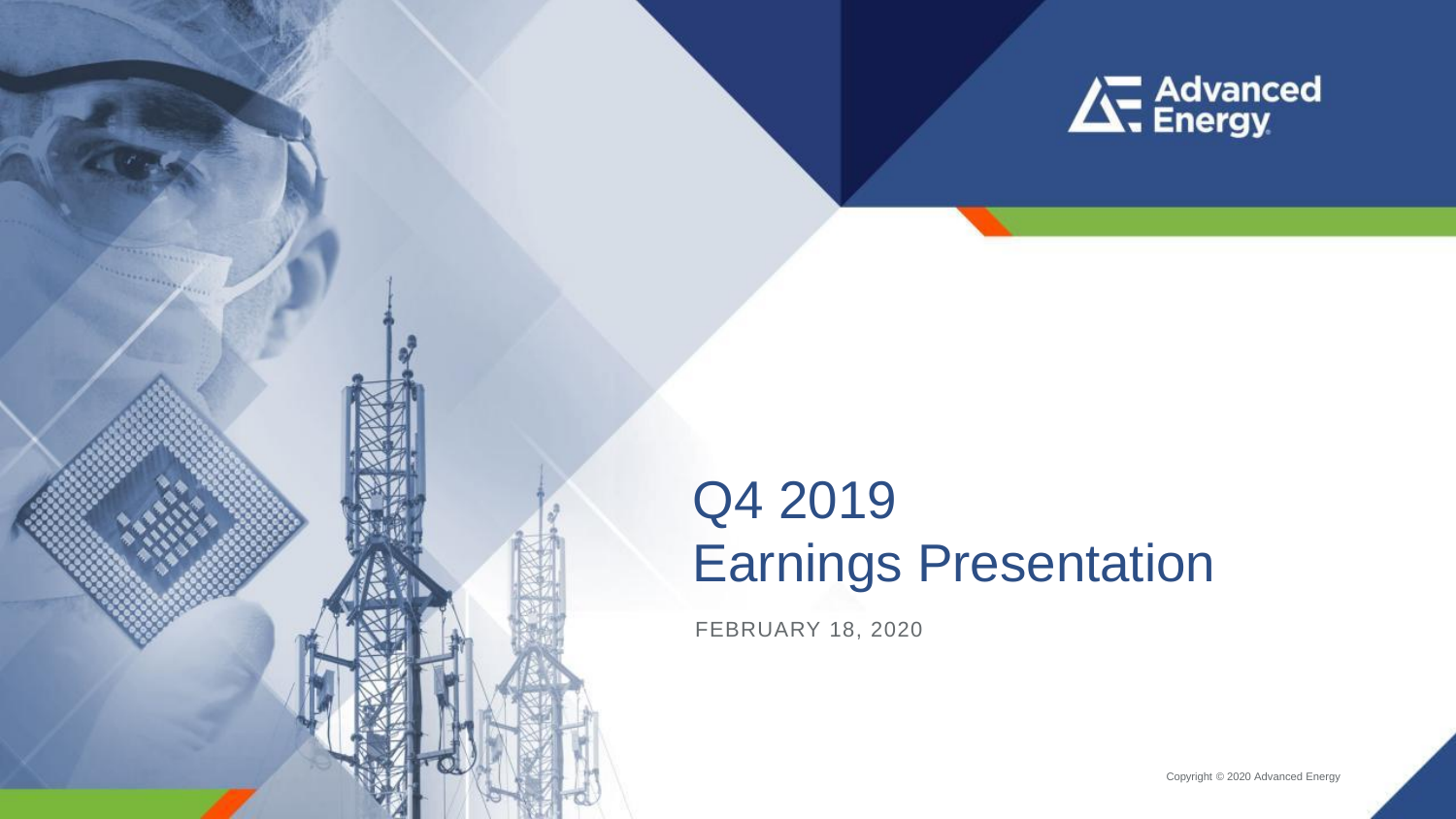### SAFE HARBOR

The company's guidance with respect to anticipated financial results for future periods, potential future growth and profitability, future business mix, expectations regarding future market trends, future performance within specific markets and other statements herein or made on the conference call that are not historical information are forward-looking statements within the meaning of Section 27A of the Securities Act of 1933 and Section 21E of the Securities Exchange Act of 1934. Forward-looking statements are subject to known and unknown risks and uncertainties that could cause actual results to differ materially from those expressed or implied by such statements. Such risks and uncertainties include, but are not limited to: (a) the effects of global macroeconomic conditions upon demand for our products and services; (b) the volatility and cyclicality of the industries the company serves, particularly the semiconductor industry; (c) delays in capital spending by end-users in our served markets; (d) the risks and uncertainties related to the acquisition and integration of Artesyn Embedded Power including the optimization and reduction of our global manufacturing sites; (e) the recent outbreak of the 2019-Novel Coronavirus (2019-nCoV) and its potential adverse impact on our product manufacturing, supply chain and operations, (f) the accuracy of the company's estimates related to fulfilling solar inverter product warranty and post-warranty obligations; (g) the company's ability to realize its plan to avoid additional costs after the solar inverter wind-down; (h) the accuracy of the company's assumptions on which its financial statement projections are based; (i) the impact of product price changes, which may result from a variety of factors; (j) the timing of orders received from customers; (k) the company's ability to realize benefits from cost improvement efforts including avoided costs, restructuring plans and inorganic growth; (l) the company's ability to obtain in a timely manner the materials necessary to manufacture its products; (m) unanticipated changes to management's estimates, reserves or allowances; (n) changes and adjustments to the tax expense and benefits related to the U.S. tax reform that was enacted in late 2017; and (o) the effects of U.S. government trade and export restrictions, Chinese retaliatory trade actions, and other governmental action related to tariffs upon the demand for our, and our customers', products and services and the U.S. economy. These and other risks are described in Advanced Energy's Form 10 K, Forms 10 Q and other reports and statements filed with the Securities and Exchange Commission (the "SEC"). These reports and statements are available on the SEC's website at www.sec.gov. Copies may also be obtained from Advanced Energy's investor relations page at ir.advanced-energy.com or by contacting Advanced Energy's investor relations at 970 407 6555. Forward-looking statements are made and based on information available to the company on the date of this press release. Aspirational goals and targets discussed on the conference call or in the presentation materials should not be interpreted in any respect as guidance. The company assumes no obligation to update the information in this presentation..

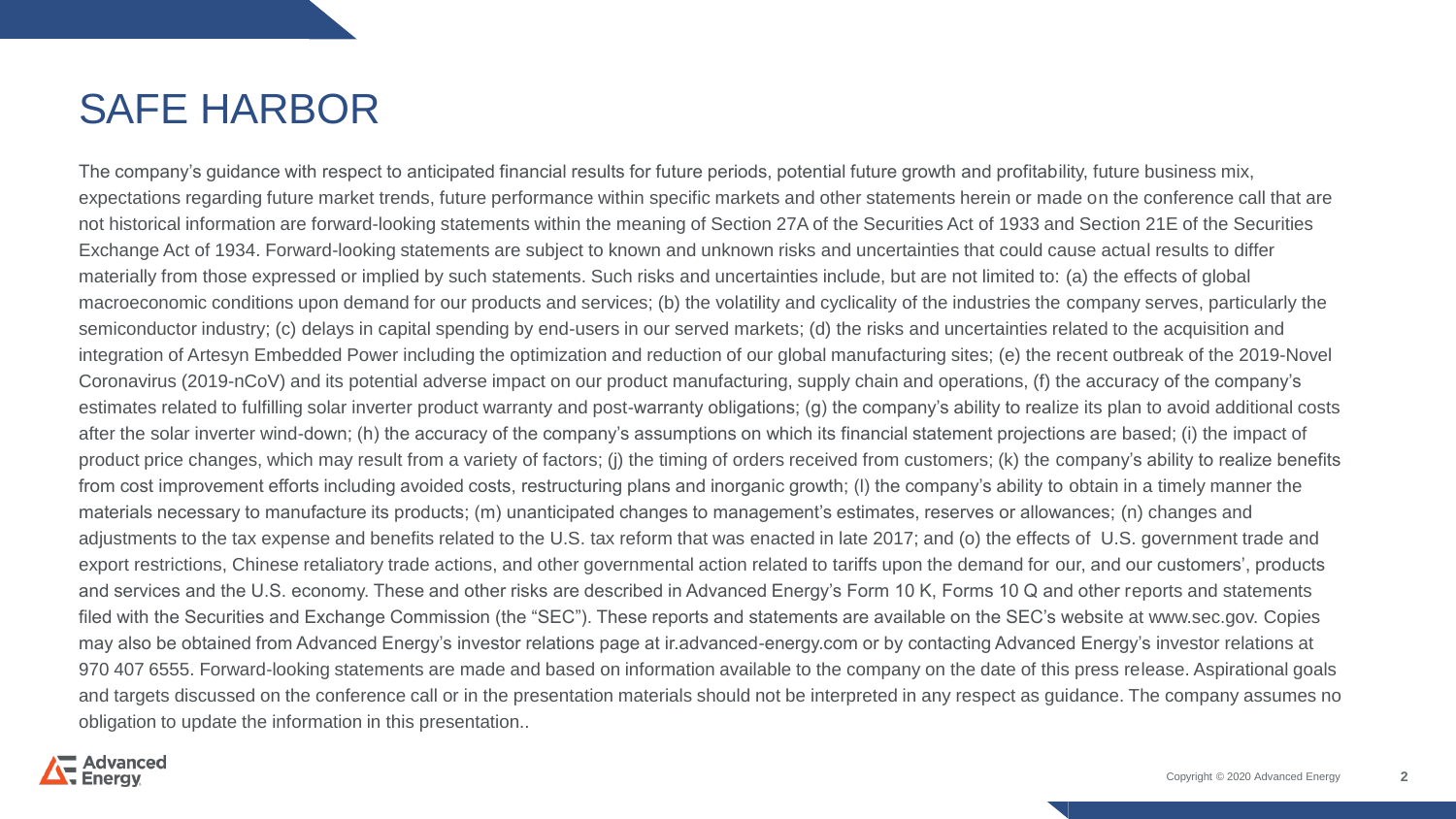## KEY MESSAGES

- **Strong fourth quarter to finish out a transformational year for AE**
	- Q4 revenue of \$338.3 million, above guidance range and up 17% sequentially on pro forma basis<sup>(1)</sup>
	- Q4 non-GAAP<sup>(2)</sup> earnings per share of \$0.87, well above high end of guidance range
	- Full year 2019 revenue was a record \$788.9 million, nearly 10% growth on 2018 revenue of \$718.9 million
- **Focus on enabling our customers' innovation is driving growing pipeline of design wins and contributing to revenue growth** 
	- Our pure play power strategy is resonating with our customers
- **Integration of the Artesyn Embedded Power acquisition going well**
	- At the end of Q4, we have realized synergies equivalent to over \$10 million on an annualized basis
	- Combined sales organization and operation leadership team
	- Secured first bookings of cross-selling into WFE
- **Investing in R&D while driving accelerated earnings growth and improved ROIC**
- **Demand from our markets is strengthening driven by the growing need for solutions that enable the Fourth Industrial Revolution**
- **Taking actions to mitigate the risks and impact of the coronavirus**



*<sup>(1)</sup> Revenue comparison on a pro-forma basis includes full historical revenues of the Artesyn acquisition in prior period*

*(2) non-GAAP measures exclude the impact of non-cash related charges such as stock-based compensation and amortization of intangible assets, as well as discontinued operations, and non-recurring items such as acquisition-related costs and restructuring expenses.*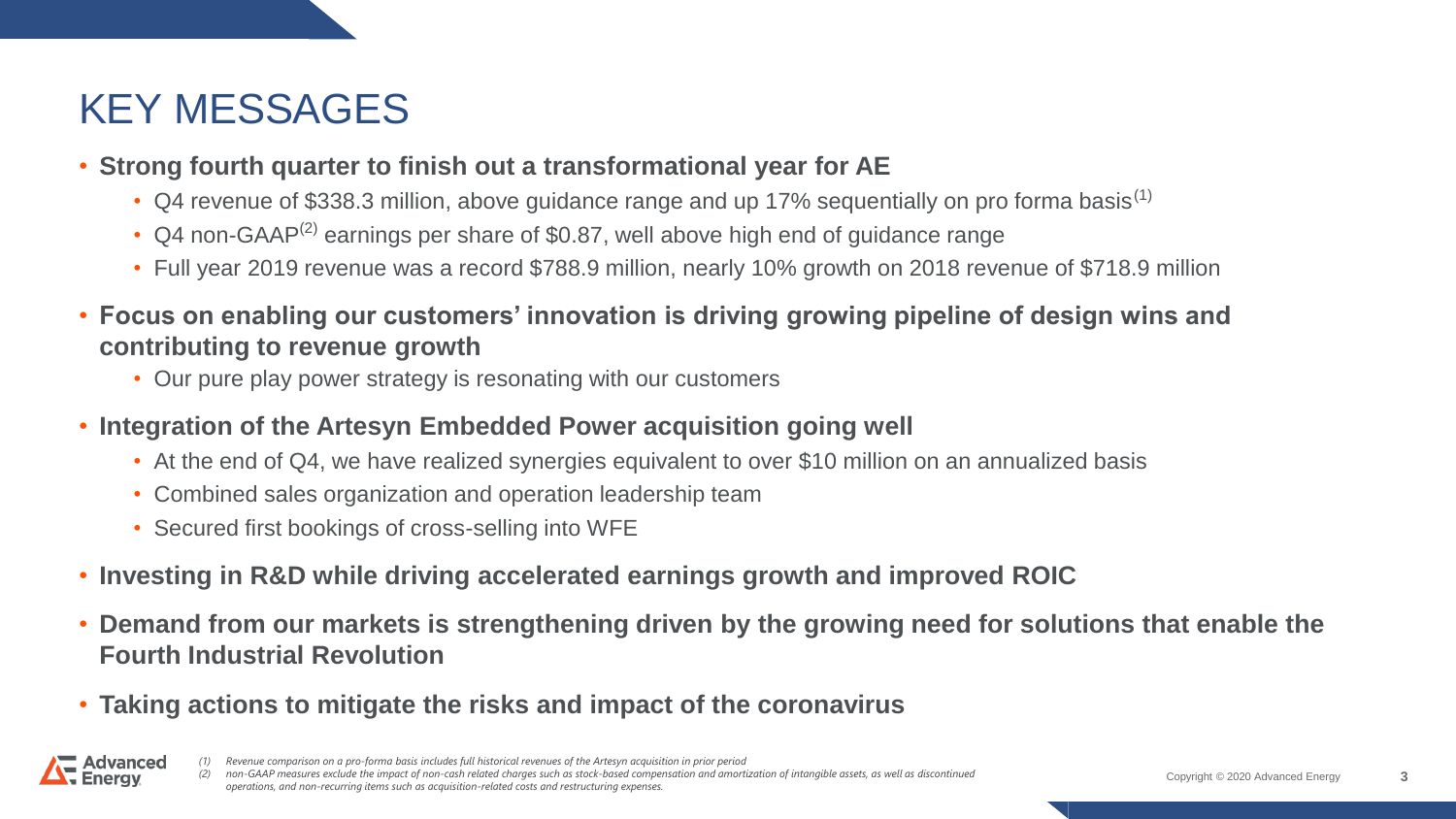## SEMICONDUCTOR EQUIPMENT

#### • **Strong sequential and year over year revenue growth**

- Revenue of \$125 million, grew 30% sequentially and 16% year over year, driven by 41% sequential growth in semiconductor product revenue
- Strengthening foundry/logic, increase in memory demand and an end to the inventory drawdown at key customers
- Prior design wins contributed to Q4 incremental revenue

#### • **Solid progress on growth initiatives**

- Our unique integrated RF solution won a design for a multi-wafer chamber deposition tool
- Penetrated new customers with our RPS product due to superior performance and lower cost of ownership
- Shipped multiple eval units of EVoS™ to three customers, validating our tunable ion energy technology
- Good traction with our broad portfolio of semiconductor power solutions
- First bookings for embedded power products in auxiliary power applications

#### • **Demand growth continue into 2020**

• Strong bookings and pull rate quarter-to-date in Q1

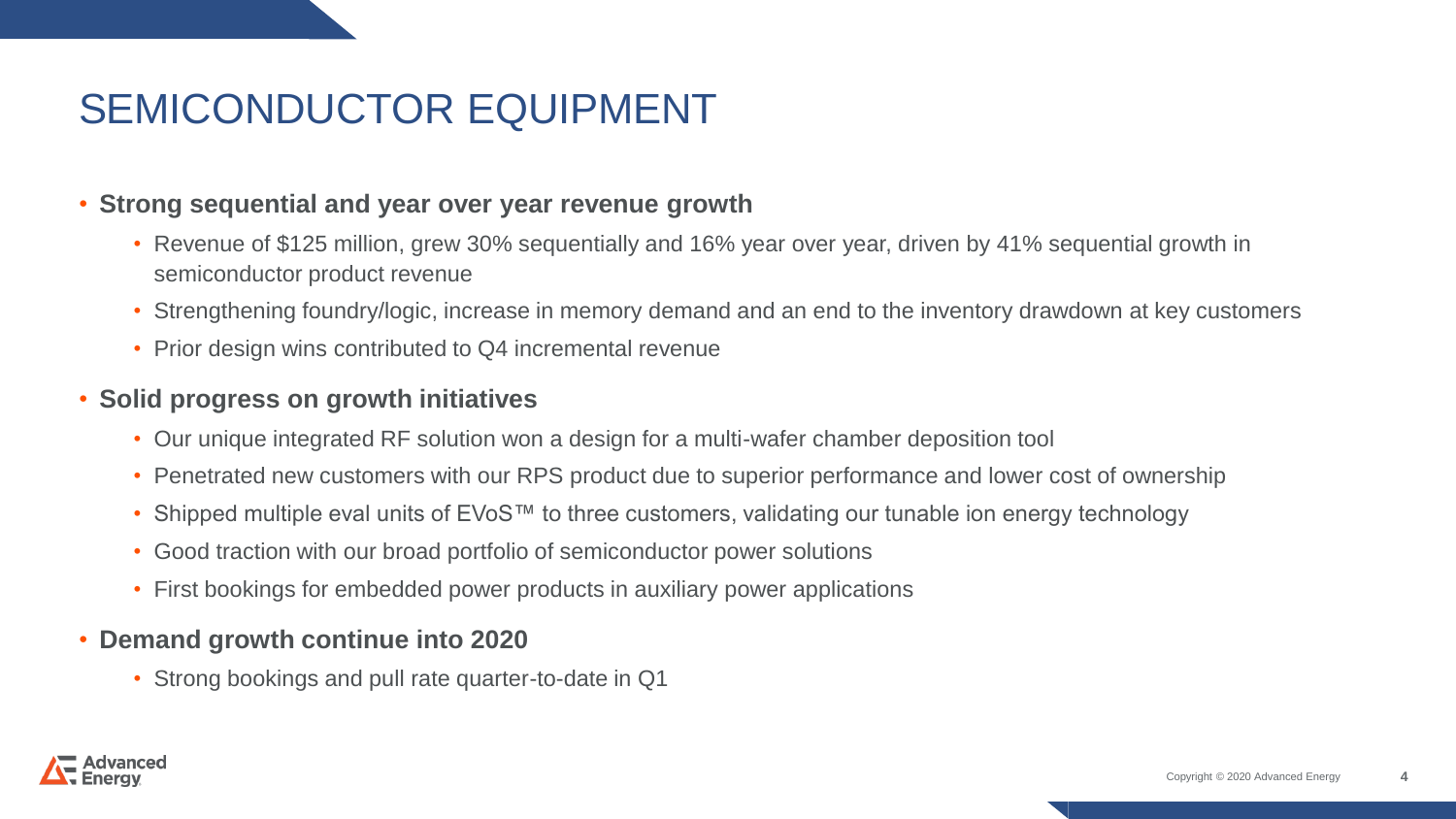## INDUSTRIAL & MEDICAL

### • **Strong conversion of prior designs into revenue offsetting macro weakness**

- Revenue of \$97 million, declined 0.7% sequentially on a pro forma basis<sup>(1)</sup>
- Macro conditions remain challenging, particularly in solar, industrial production and automotive
- New design wins across both advanced power and embedded power products

### • **Solid momentum in medical and analytical instruments**

- Designed into many medical applications, including diagnostic systems, surgical tools, medical and cosmetic lasers, and DNA sequencing
- 2019 sales to one of our key medical device customers grew over 30%
- Q4 revenue from another leading customer reached its highest level in the last 2 years

### • **Expect seasonality and macro weakness to limit near-term demand**

• Longer-term we expect solid growth in this market vertical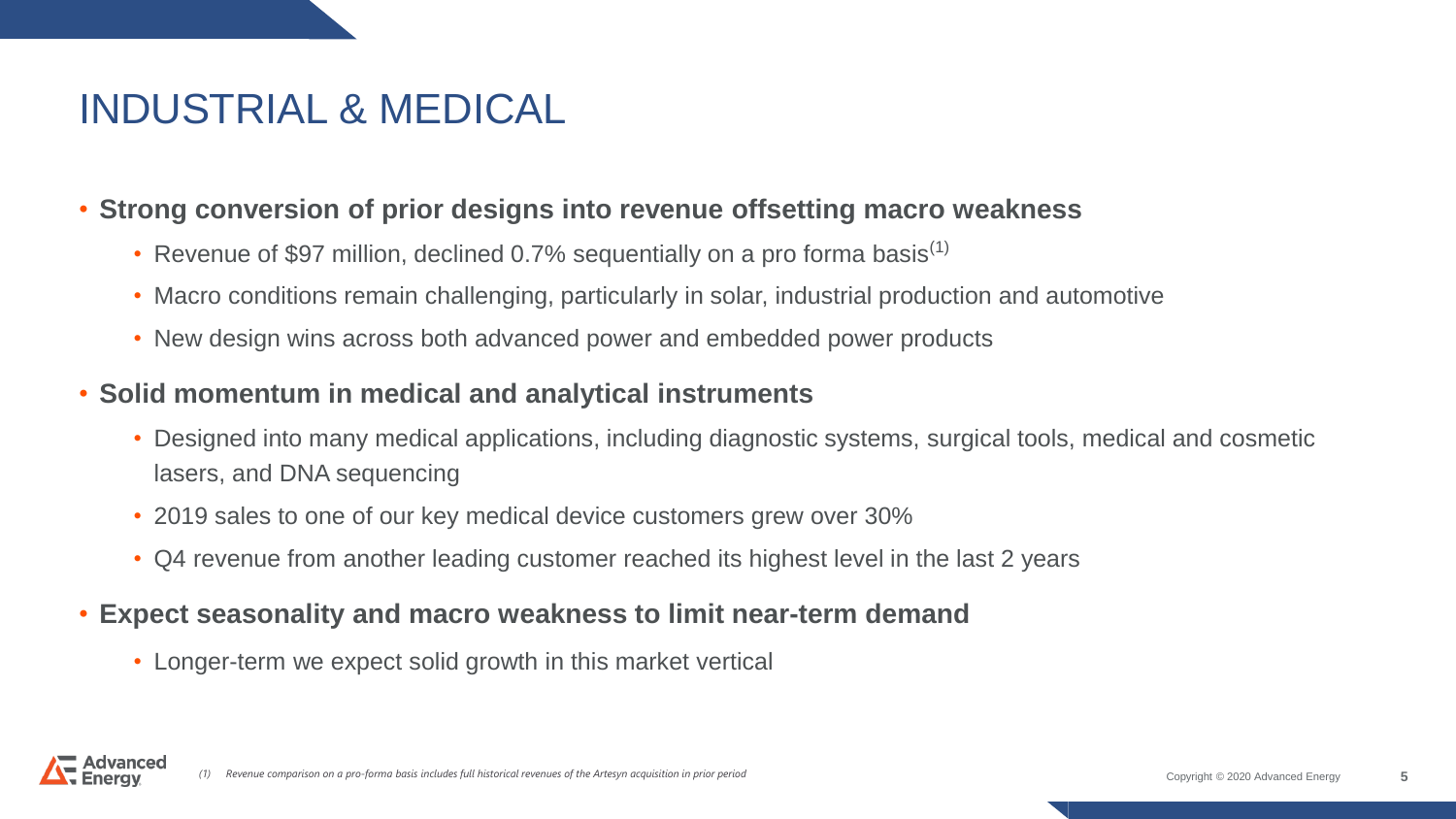## DATA CENTER COMPUTING

#### • **Revenue growth in Q4 was stronger than expected**

- Revenue of \$78 million represented 70% sequential growth on a pro-forma basis<sup>(1)</sup>
- Hyperscale exceeded expectation on ramp of multiple design wins and market share gain
- Market recovers after weak first half of 2019
- **Gaining market share with our industry-leading efficiency and power density, deep engineering capabilities, and strong application knowledge**
	- Won significant share at a Tier-1 hyperscale customer with our customized server power shelf solution
	- Gained market share at a key enterprise computing and storage customer on quality and ability to meet requirements

### • **Strong growth expected in 2020**

- Revenues may be lumpy quarter to quarter
- Many new opportunities for further share gain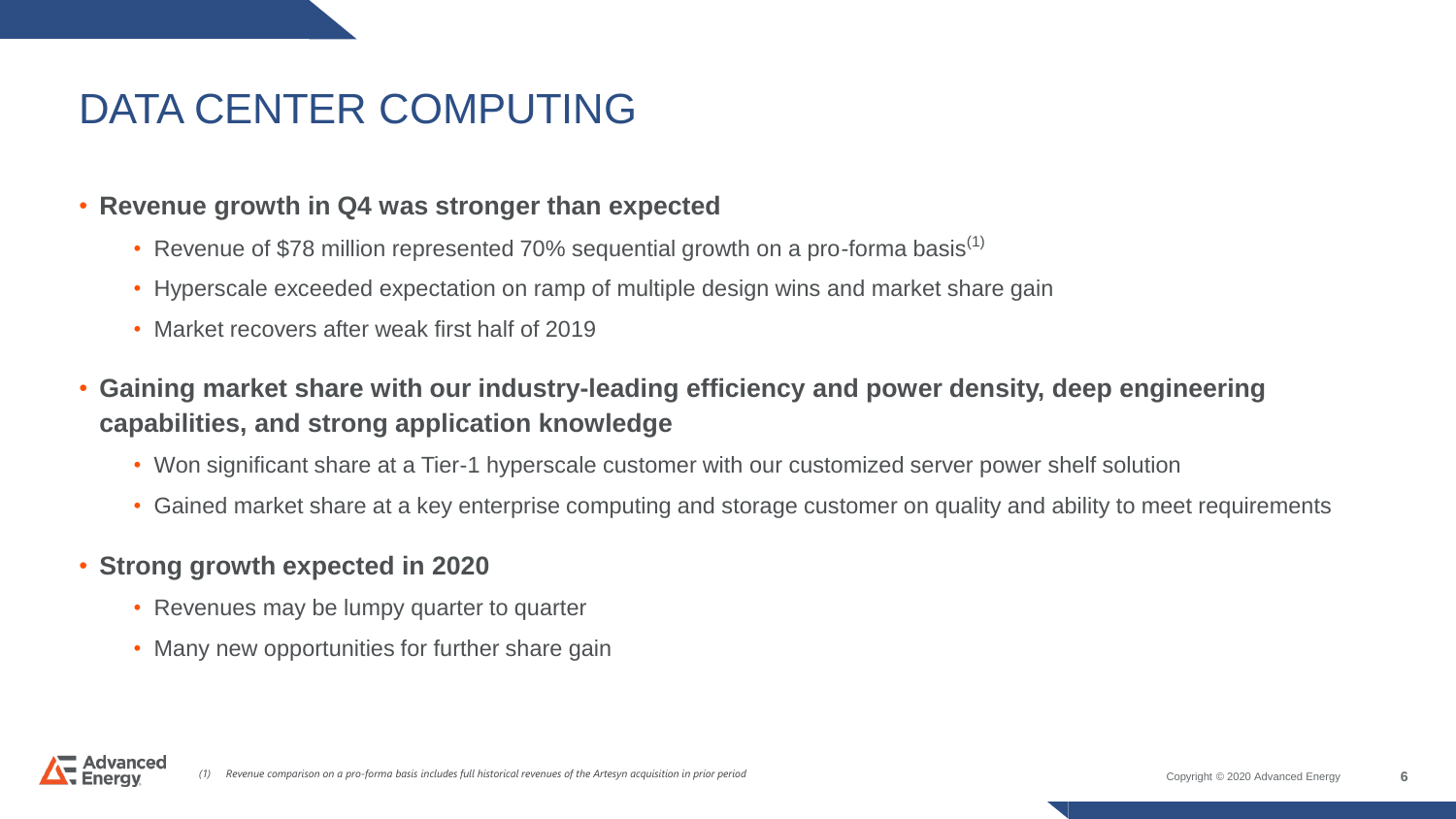## TELECOM & NETWORKING

#### • **Q4 revenue declined as anticipated**

- Revenue of \$39 million was down 20% sequentially on a pro-forma basis<sup>(1)</sup>
- Market conditions remain sluggish, with slowdown in both telecom infrastructure and networking equipment
- Telecom providers delaying investment in next-generation 5G technologies
- Sales from design wins for next-generation networking applications partially offsetting market weakness

#### • **5G still represents opportunity for design wins and share gain**

• Actively engaged on multiple 5G base station designs

#### • **Near-term pressure in this market**

- Demand should approach a trough in next 1-2 quarters
- Longer-term growth will be driven by 5G investments and enterprise refresh

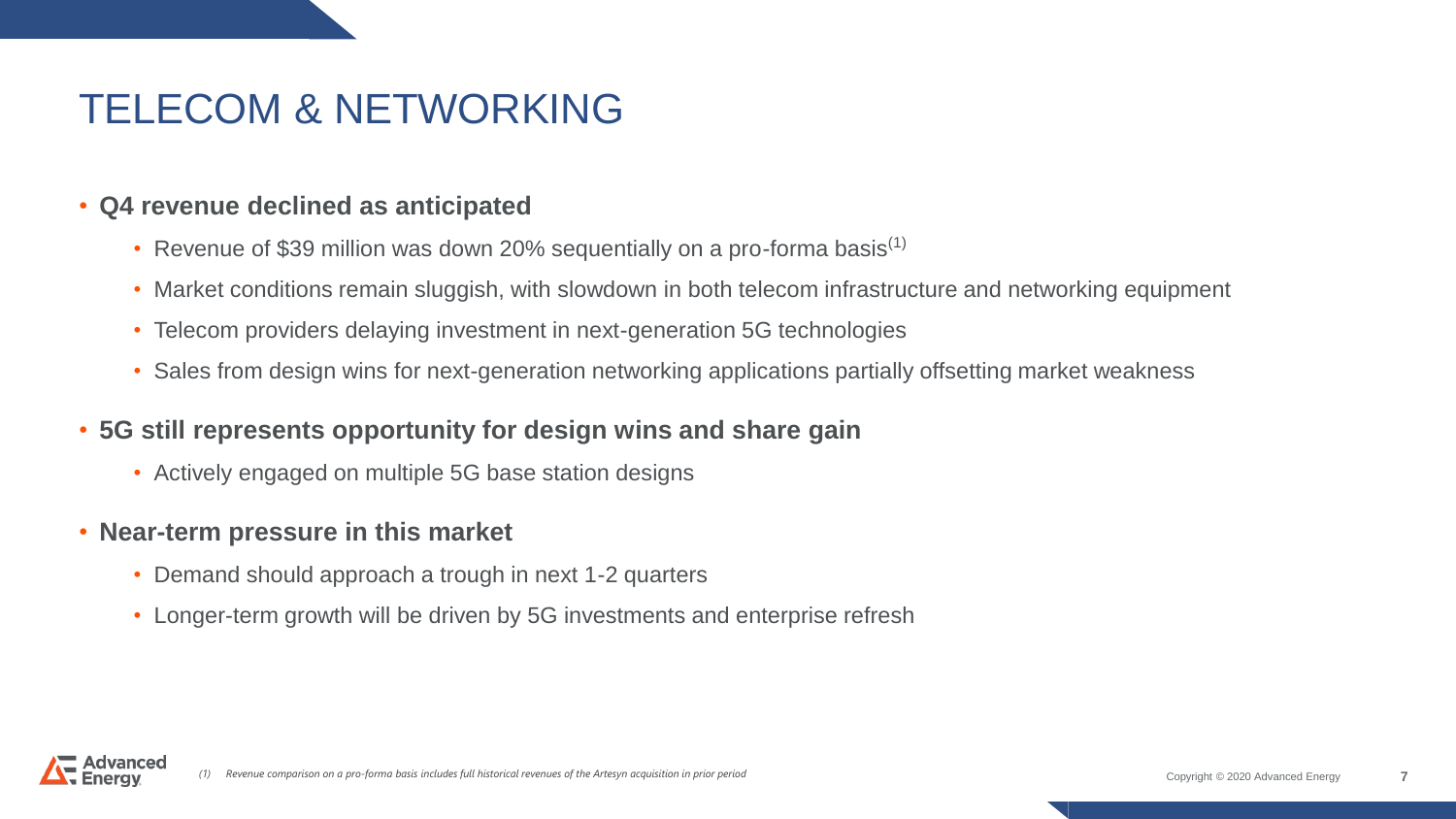### Q4 REVENUE BY MARKETS

|                                 |           |           |           | <b>ACTUAL RESULTS</b><br><b>GROWTH RATES</b> |            | <b>PRO FORMA</b><br><b>GROWTH RATES<sup>(1)</sup></b> |            |
|---------------------------------|-----------|-----------|-----------|----------------------------------------------|------------|-------------------------------------------------------|------------|
| (figures in \$thousands)        | Q4 2019   | Q3 2019   | Q4 2018   | Q/Q                                          | <b>Y/Y</b> | Q/Q                                                   | <b>Y/Y</b> |
| <b>Semiconductor Equipment</b>  | \$125,108 | \$96,426  | \$107,393 | 30%                                          | 16%        | 27.6%                                                 | 13.7%      |
| <b>Industrial &amp; Medical</b> | \$96,736  | \$55,187  | \$46,768  | 75%                                          | 107%       | $-0.7%$                                               | 12.7%      |
| <b>Data Center Computing</b>    | \$77,940  | \$13,498  | \$0       | 477%                                         |            | 70.0%                                                 | 27.4%      |
| <b>Telecom &amp; Networking</b> | \$38,484  | \$10,016  | \$0       | 284%                                         |            | $-20.1%$                                              | $-29.6%$   |
| <b>Total Revenue</b>            | \$338,268 | \$175,127 | \$154,161 | 93%                                          | 119%       | 16.9%                                                 | 8.5%       |

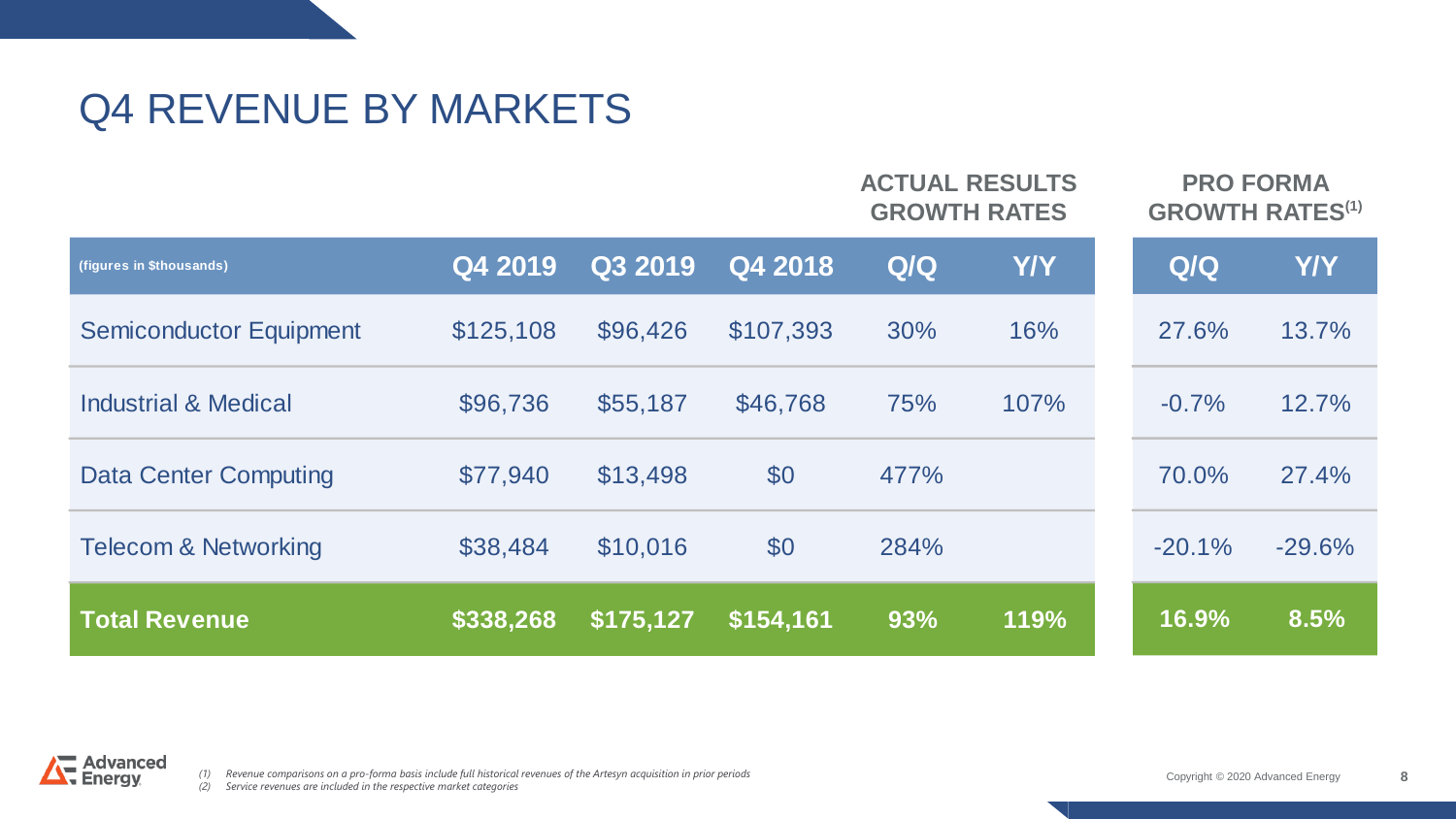### Q4 REVENUE BY MARKETS – ORGANIC<sup>(1)</sup>

| (figures in \$thousands)        | <b>IQ4 2019</b> | Q3 2019   | $\bigcirc$ Q4 2018 | Q/Q      | Y/Y       |
|---------------------------------|-----------------|-----------|--------------------|----------|-----------|
| <b>Semiconductor Equipment</b>  | \$122,717       | \$95,479  | \$107,391          | 28.5%    | 14.3%     |
| <b>Industrial &amp; Medical</b> | \$36,158        | \$38,740  | \$46,770           | $-6.7\%$ | $-22.7\%$ |
| <b>Total Revenue</b>            | \$158,875       | \$134,219 | \$154,161          | 18.4%    | 3.1%      |

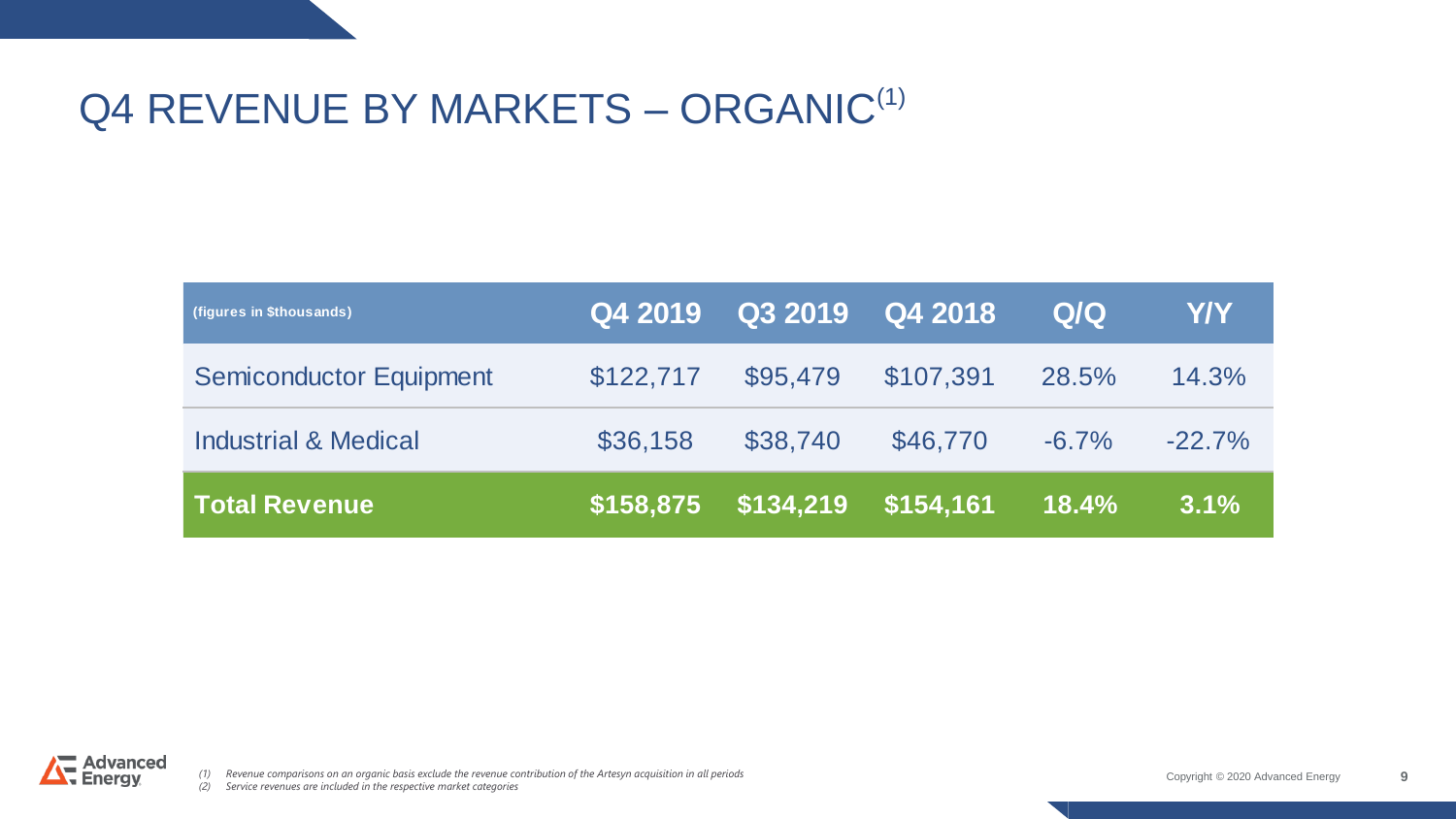### REVENUE BY MARKETS – 2019 vs. 2018

| (figures in \$thousands)        | 2019      | 2018      | Y/Y      |
|---------------------------------|-----------|-----------|----------|
| <b>Semiconductor Equipment</b>  | \$403,018 | \$533,770 | $-24.5%$ |
| <b>Industrial &amp; Medical</b> | \$245,992 | \$185,122 | 32.9%    |
| <b>Data Center Computing</b>    | \$91,438  | \$0       |          |
| <b>Telecom &amp; Networking</b> | \$48,500  | \$0       |          |
| <b>Total Revenue</b>            | \$788,948 | \$718,892 | 9.7%     |

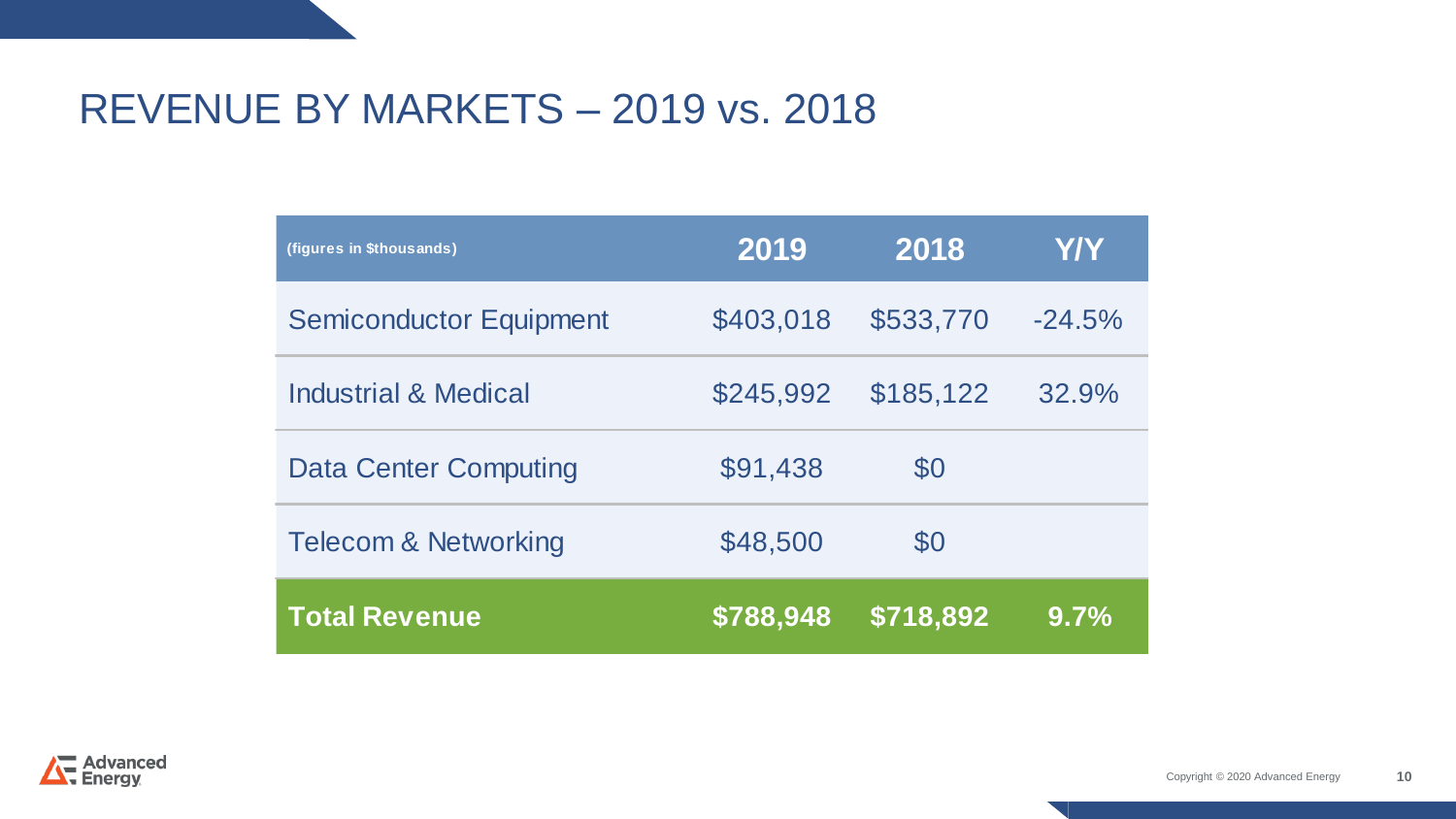### Q4 2019 INCOME STATEMENT

| (figures in \$millions, except percentage & EPS)    | Q4 2019 | Q3 2019 | Q4 2018 | Q/Q   | <b>Y/Y</b> |
|-----------------------------------------------------|---------|---------|---------|-------|------------|
| Revenue                                             | \$338.3 | \$175.1 | \$154.2 | 93.2% | 119.4%     |
| <b>GAAP</b> gross margin                            | 33.2%   | 42.0%   | 48.8%   |       |            |
| <b>GAAP</b> operating expenses                      | \$90.1  | \$64.1  | \$55.6  | 40.5% | 62.0%      |
| <b>GAAP</b> operating margin from<br>continuing ops | 6.6%    | 5.4%    | 12.7%   |       |            |
| <b>GAAP EPS from continuing ops</b>                 | \$0.27  | \$0.19  | \$0.50  | 42.1% | $-46.0%$   |
| Non-GAAP <sup>*</sup> gross margin                  | 35.9%   | 43.6%   | 49.4%   |       |            |
| Non-GAAP <sup>*</sup> operating expenses            | \$78.0  | \$53.5  | \$47.5  | 45.9% | 64.4%      |
| Non-GAAP <sup>*</sup> operating margin              | 12.8%   | 13.1%   | 18.6%   |       |            |
| Non-GAAP* EPS                                       | \$0.87  | \$0.54  | \$0.73  | 61.1% | 19.2%      |



*\* non-GAAP measures exclude the impact of non-cash related charges such as stock-based compensation and amortization of intangible assets, as well as discontinued operations, and non-recurring items such as acquisition-related costs and restructuring expenses.*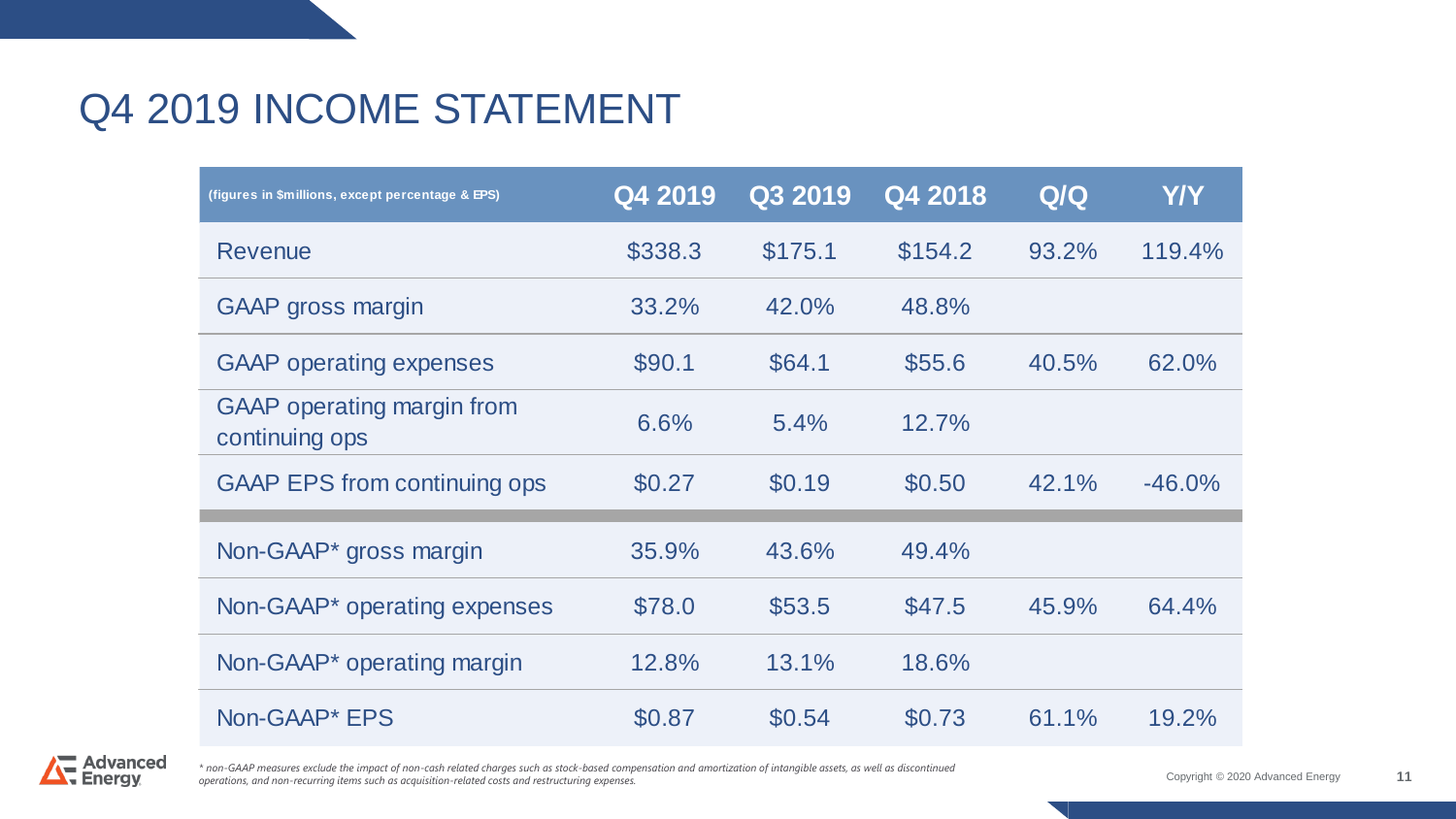## Q4 2019 BALANCE SHEET & CASH FLOW

- Cash and securities rose to \$349.1 million
- Operating cash flow from continuing operations was \$19.0 million
	- Excluding deal-related payments and inherited payables, OCF would have been over \$45 million\*
- Total debt at \$339.0 million
- Receivables decreased to \$246.6 million
	- DSO 66 days
- Inventory decreased to \$230.0 million
	- Turns increased to 3.9 times
- No share repurchase activity in Q4

| (figures in \$millions)              | Q4 2019   | Q4 2018 |
|--------------------------------------|-----------|---------|
| Cash &<br>Investments                | \$349.1   | \$351.8 |
| <b>Accounts</b><br><b>Receivable</b> | \$246.6   | \$100.4 |
| Inventory                            | \$230.0   | \$98.0  |
| <b>Total Assets</b>                  | \$1,532.4 | \$816.5 |
| <b>Total Debt</b>                    | \$339.0   | \$0.0   |
| <b>Liabilities</b>                   | \$855.1   | \$209.2 |
| Shareholders'<br>Equity              | \$677.3   | \$607.3 |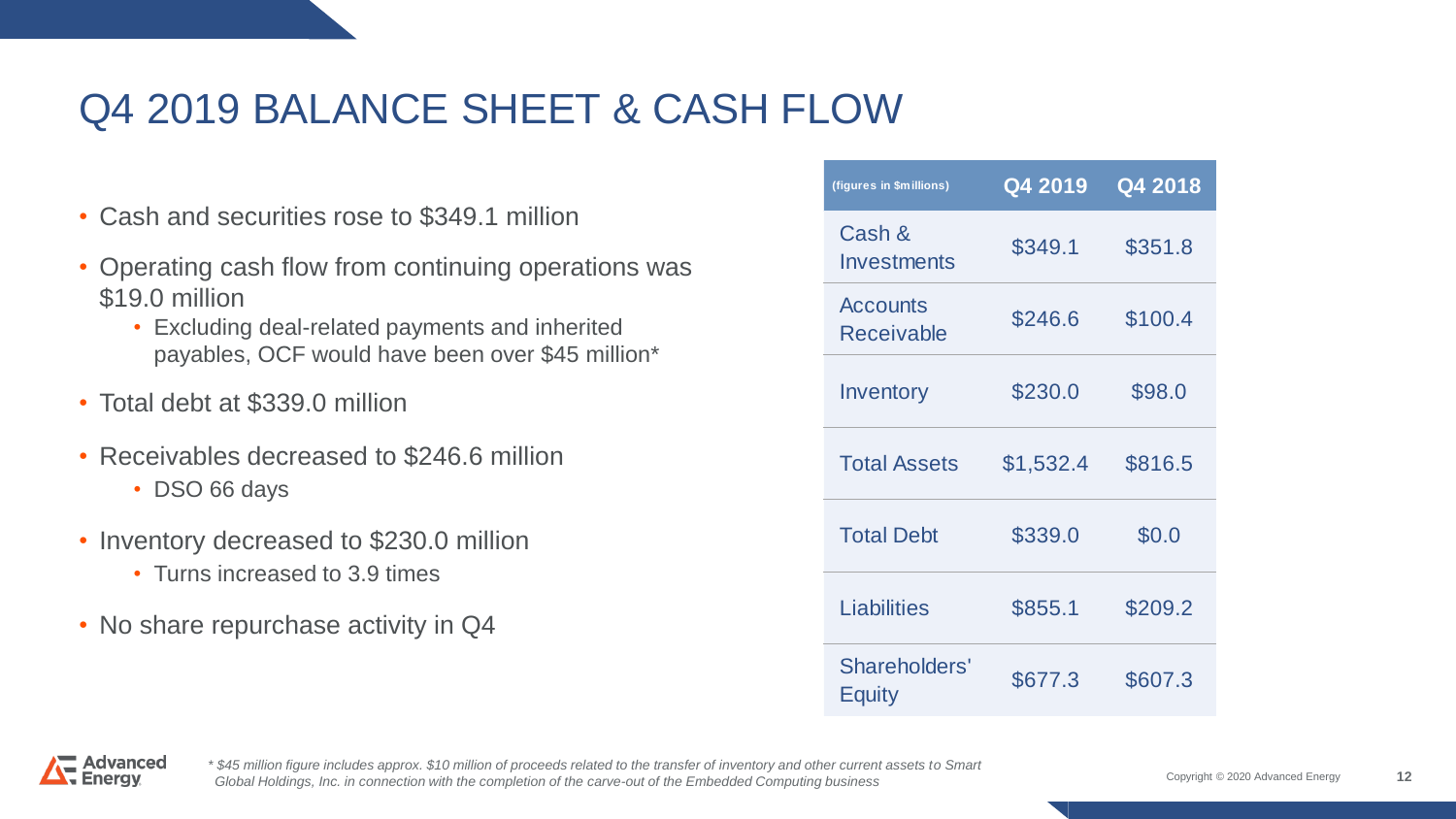## Q1 2020 GUIDANCE

|                                            | Q1 2020           |
|--------------------------------------------|-------------------|
| Revenue                                    | $310M + - 30M$    |
| <b>GAAP EPS from continuing operations</b> | $$0.36 +/- $0.30$ |
| Non-GAAP* EPS                              | $$0.70 +/- $0.30$ |



*\*non-GAAP measures exclude the impact of non-cash related charges such as stock-based compensation and amortization of intangible assets, as well as discontinued* Copyright © 2020 Advanced Energy *operations, and non-recurring items such as acquisition-related costs and restructuring expenses.*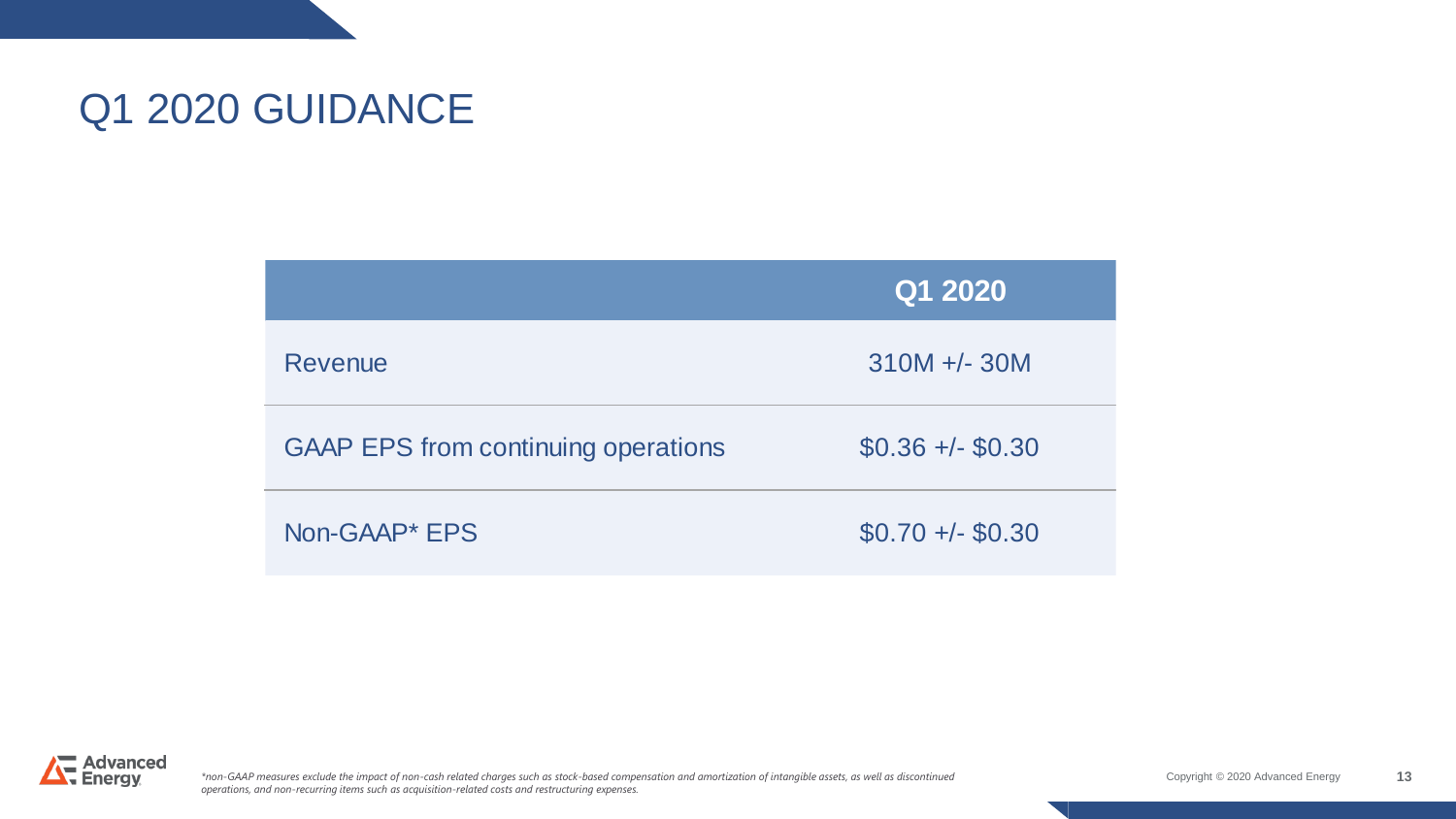### NON-GAAP MEASURES

• Advanced Energy's non-GAAP measures exclude the impact of non-cash related charges such as stock-based compensation and amortization of intangible assets, as well as discontinued operations, minority interest, and non-recurring items such as acquisitionrelated costs and restructuring expenses. The non-GAAP measures are not in accordance with, or an alternative for, similar measures calculated under generally accepted accounting principles and may be different from non-GAAP measures used by other companies. In addition, these non-GAAP measures are not based on any comprehensive set of accounting rules or principles. Advanced Energy believes that these non-GAAP measures provide useful information to management and investors to evaluate business performance without the impacts of certain non-cash charges and other charges which are not part of the company's usual operations. The company uses these non-GAAP measures to assess performance against business objectives, make business decisions, develop budgets, forecast future periods, assess trends and evaluate financial impacts of various scenarios. In addition, management's incentive plans include these non-GAAP measures as criteria for achievements. Additionally, the company believes that these non-GAAP measures, in combination with its financial results calculated in accordance with GAAP, provide investors with additional perspective. While some of the excluded items may be incurred and reflected in the company's GAAP financial results in the foreseeable future, the company believes that the items excluded from certain non-GAAP measures do not accurately reflect the underlying performance of its continuing operations for the period in which they are incurred. The use of non-GAAP measures has limitations in that such measures do not reflect all of the amounts associated with the company's results of operations as determined in accordance with GAAP, and these measures should only be used to evaluate the company's results of operations in conjunction with the corresponding GAAP measures. Please refer to the Form 8-K regarding this presentation furnished today to the Securities and Exchange Commission.

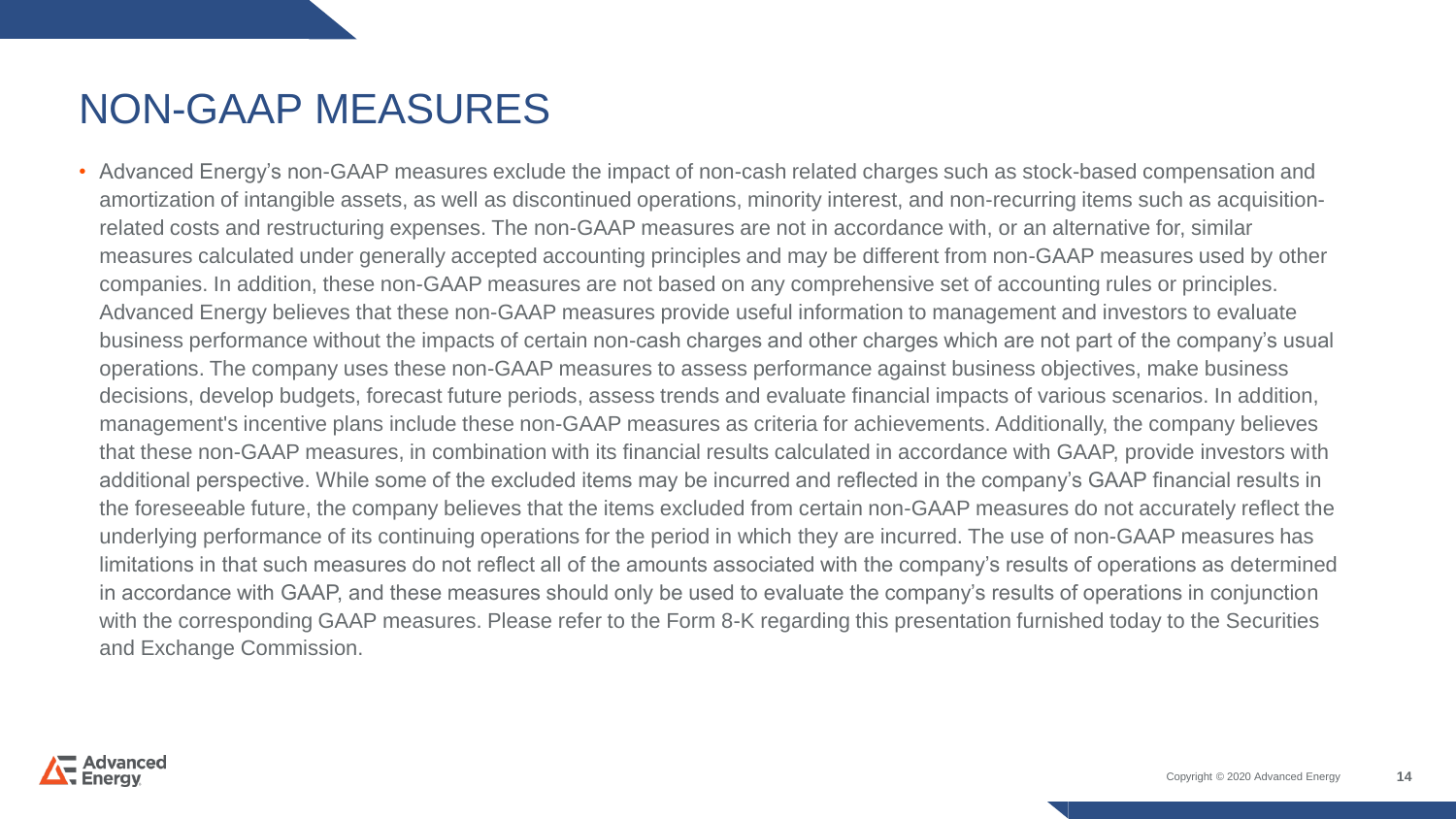### NON-GAAP RECONCILIATION

#### **Reconciliation of Non-GAAP measure operating expenses and operating income, excluding certain items Three Months Ended Year Ended**

|                                                   | December 31, |          | September 30, | December 31, |           |  |
|---------------------------------------------------|--------------|----------|---------------|--------------|-----------|--|
|                                                   | 2019         | 2018     | 2019          | 2019         | 2018      |  |
| Gross profit from continuing operations, as       |              |          |               |              |           |  |
| reported                                          | \$112,295    | \$75,188 | \$<br>73,491  | \$315,652    | \$365,607 |  |
| Adjustments to gross profit:                      |              |          |               |              |           |  |
| Stock-based compensation                          | 160          | 166      | 77            | 525          | 742       |  |
| Facility expansion and relocation costs           | 2,229        | 354      | 1,342         | 3,891        | 1,328     |  |
| Acquisition-related costs                         | 6,784        | 411      | 1,506         | 8,290        | 569       |  |
| Non-GAAP gross profit                             | 121,468      | 76,119   | 76,416        | 328,358      | 368,246   |  |
| Non-GAAP gross margin                             | 35.9%        | 49.4%    | 43.6%         | 41.6%        | 51.2%     |  |
| Operating expenses from continuing operations, as |              |          |               |              |           |  |
| reported                                          | 90,093       | 55,618   | 64,101        | 261,264      | 194,054   |  |
| Adjustments:                                      |              |          |               |              |           |  |
| Amortization of intangible assets                 | (5,319)      | (1,816)  | (3,002)       | (12, 168)    | (5,774)   |  |
| Stock-based compensation                          | (2,115)      | (2,077)  | (840)         | (6,803)      | (8,961)   |  |
| Acquisition-related costs                         | (2, 562)     | (416)    | (6,398)       | (12,002)     | (1,726)   |  |
| Facility expansion and relocation costs           | (651)        |          | (223)         | (948)        | (518)     |  |
| Restructuring charges                             | (1, 418)     | (3,836)  | (152)         | (5,038)      | (4,239)   |  |
| Non-GAAP operating expenses                       | 78,028       | 47,473   | 53,486        | 224,305      | 172,836   |  |
| Non-GAAP operating income                         | 43,440       | \$28,646 | \$<br>22,930  | \$104,053    | \$195,410 |  |
| Non-GAAP operating margin                         | 12.8%        | 18.6%    | 13.1%         | 13.2%        | 27.2%     |  |

#### **Reconciliation of Non-GAAP measure - income**

| excluding certain items                                |          | <b>Three Months Ended</b> | <b>Year Ended</b> |              |           |
|--------------------------------------------------------|----------|---------------------------|-------------------|--------------|-----------|
|                                                        |          | December 31.              | September 30,     | December 31. |           |
|                                                        | 2019     | 2018                      | 2019              | 2019         | 2018      |
| Income from continuing operations, less noncontrolling |          |                           |                   |              |           |
| interest, net of income taxes                          | \$10,474 | \$19,218 \$               | 7.246             | \$56.461     | \$147,063 |
| Adjustments:                                           |          |                           |                   |              |           |
| Amortization of intangible assets                      | 5,319    | 1,816                     | 2,973             | 12.168       | 5,774     |
| Acquisition-related costs                              | 9,346    | 827                       | 7,904             | 20,292       | 2,295     |
| Facility expansion and relocation costs                | 2.879    | 354                       | 1,565             | 4,838        | 1,846     |
| Restructuring charges                                  | 1,418    | 3,836                     | 152               | 5,038        | 4,239     |
| Tax Cuts and Jobs Act Impact                           |          | 1,452                     |                   |              | 5,703     |
| Central inverter services business sale                | 1.067    |                           |                   | (13,737)     |           |
| Tax effect of Non-GAAP adjustments                     | 1,195    | (1,198)                   | 326               | 3,206        | (2, 344)  |
| Non-GAAP income, net of income taxes, excluding        |          |                           |                   |              |           |
| stock-based compensation                               | 31,698   | 26.305                    | 20.166            | 88,237       | 164,576   |
| Stock-based compensation, net of taxes                 | 1,740    | 1,705                     | 702               | 5,627        | 7,421     |
| Non-GAAP income, net of income taxes                   | \$33,438 | \$28,010 \$               | 20,868            | 93,864       | \$171,997 |
|                                                        |          |                           |                   |              |           |

#### **Reconciliation of Non-GAAP measure - per share earnings excluding certain items Three Months Ended Year Ended**

|                                                                                               | December 31, |      | September 30, |        | December 31, |        |  |              |  |      |
|-----------------------------------------------------------------------------------------------|--------------|------|---------------|--------|--------------|--------|--|--------------|--|------|
|                                                                                               |              | 2019 |               | 2018   |              | 2019   |  | 2019         |  | 2018 |
| Diluted earnings per share from continuing<br>operations, as reported<br>Add back (subtract): |              | 0.28 | <sup>\$</sup> | 0.50 S |              | 0.19 S |  | 1.48 \$ 3.74 |  |      |
| per share impact of Non-GAAP adjustments, net of<br>tax                                       |              | 0.59 |               | 0.23   |              | 0.35   |  | 0.96         |  | 0.63 |
| Non-GAAP per share earnings                                                                   |              | 0.87 |               | 0.73   |              | 0.54   |  | 2.44         |  | 4.37 |